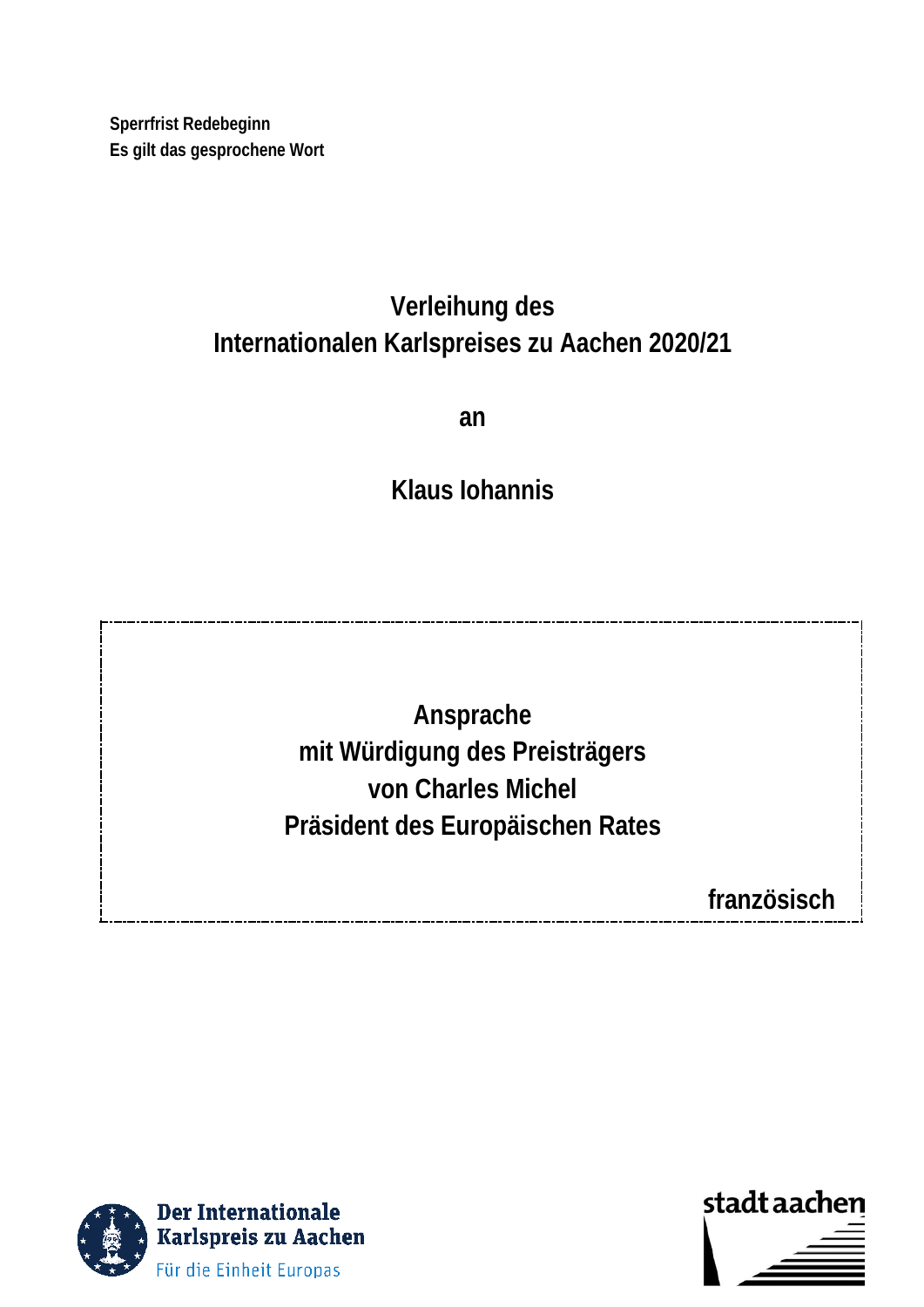# **Discours en l'honneur de Klaus Iohannis**

# **- Prix Charlemagne 2020 -**

**Mr President, dear Klaus, Madam Mayor, Dear Charlemagne Prize Laureates, Esteemed Board of Directors, Excellencies, Ladies and gentlemen,**

[First, I would like to express my condolences to you, Klaus, and to all the Romanian people on yesterday's tragic hospital fire in Constanta.

Our thoughts are with all those who lost their lives. And all the families and all those affected by this terrible event.]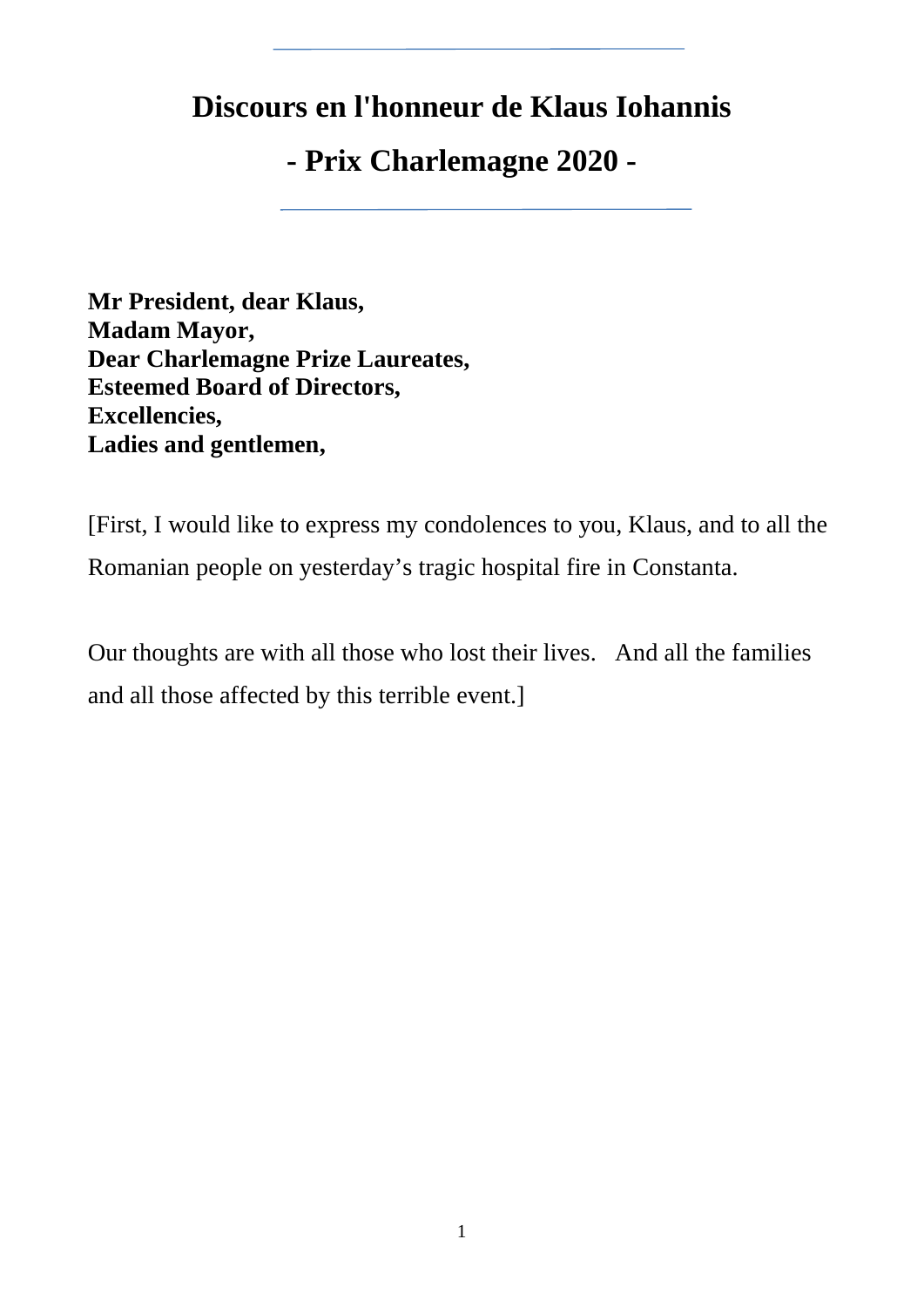Charlemagne. No other name lives in the memory of every European quite like this one.

Charlemagne. The symbolic "Father of Europe".

For 12 centuries, this name has burned bright. A beacon, leading Europeans to the per**sis**tent and inde**struc**tible message … of a united Europe.

So it was only logical that this unique initiative — The International Charlemagne Prize — should be launched in this historic place. Aachen.

To pay **trib**ute, year upon year, to the men and women who, for 71 years, have sparked to life the powerful vision … of European unity.

The very unity **ech**oed in the name — Charlemagne.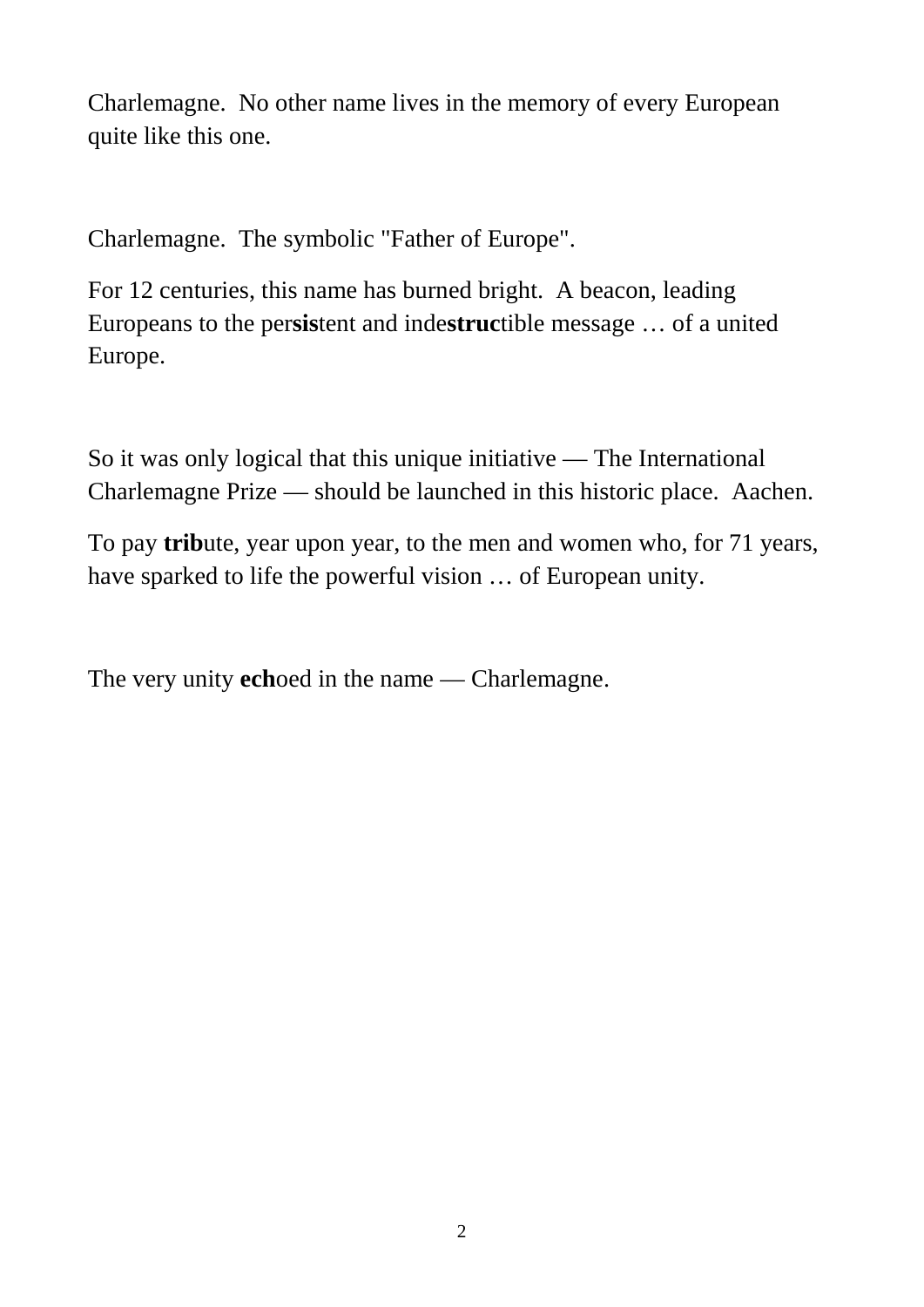De Gasperi, Monnet, Adenauer, Churchill, Spaak, Schuman, Veil, Delors, Havel … Iconic names all.

And just a few of the prestigious winners … of this prestigious prize. Names that stand out as milestones, marking our European journey.

A journey that seems long when compared to a human life. But that is so short when compared to the 1,200 years between the coronation of Emperor Charles, in Rome. And the signing, in that same e**ter**nal city, of the treaty that founded our Union.

### **Ladies and gentlemen,**

Today, we engrave a new name … in the marble of European memory … Klaus Iohannis.

I am both honoured and touched to "hold the **mal**let and **chi**sel". To engrave your name, dear Klaus, into the marble of European history.

Allow me to quote from the board of directors of this Prize:

"In the eastern part of the Union, one man in particular stands out as embodying our shared European values, our commitment to upholding the European rule of law and our shared vision of a European future: President Klaus Iohannis of Ro**man**ia. (...) With enormous dedication and success, he has led Romania to espouse a pro-European policy committed to the rule of law. Iohannis strengthens the European Union (…)"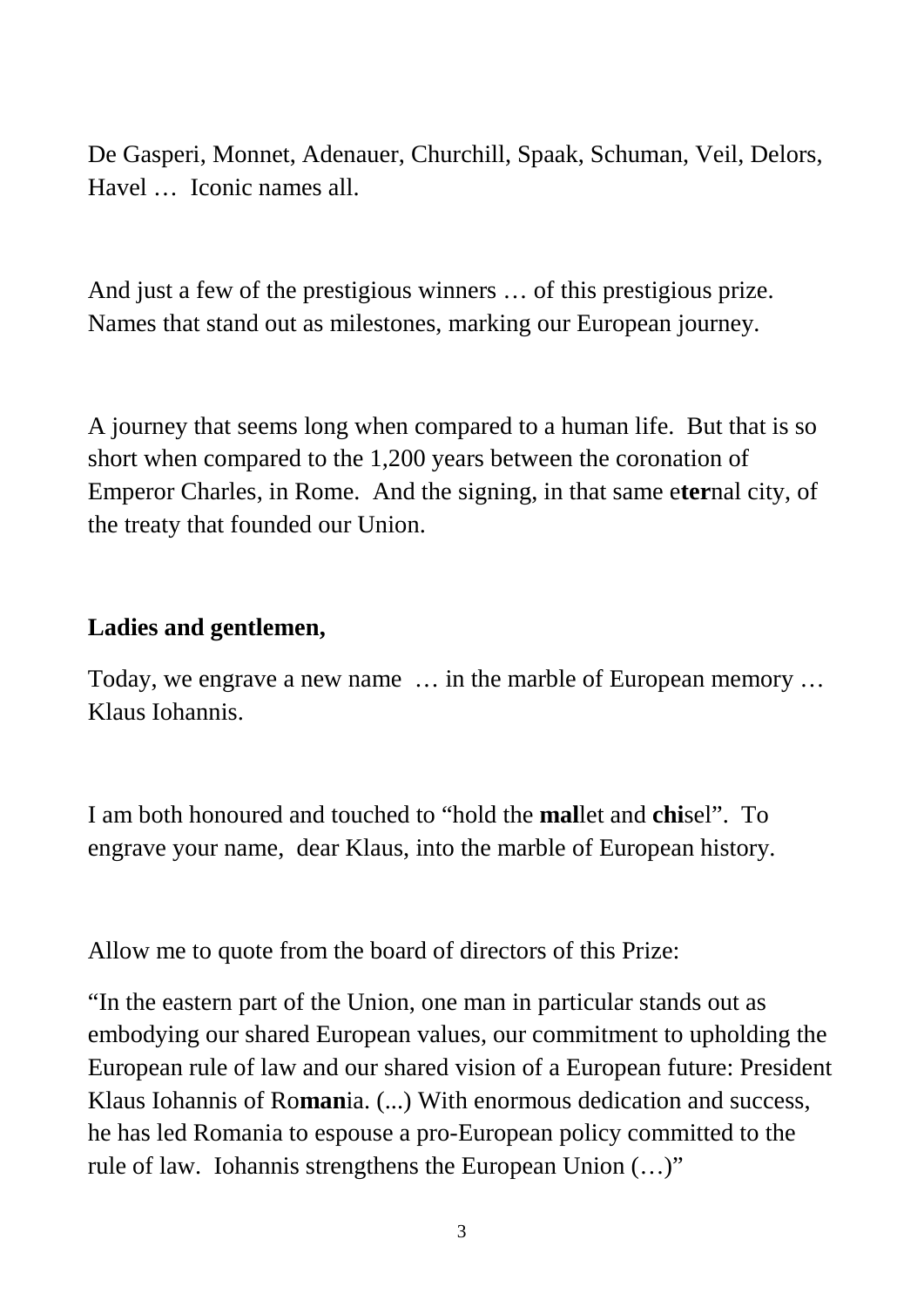## **My dear Klaus,**

I will tell you a little secret. As a child, it was through Romania, without immediately realizing it, that I started to learn about European values.

In 1988 — when I was 12 years old — at my local school in Belgium, I was touched by the Romanian Villages Operation. Just like millions of other children and families in Belgium ... and across Europe.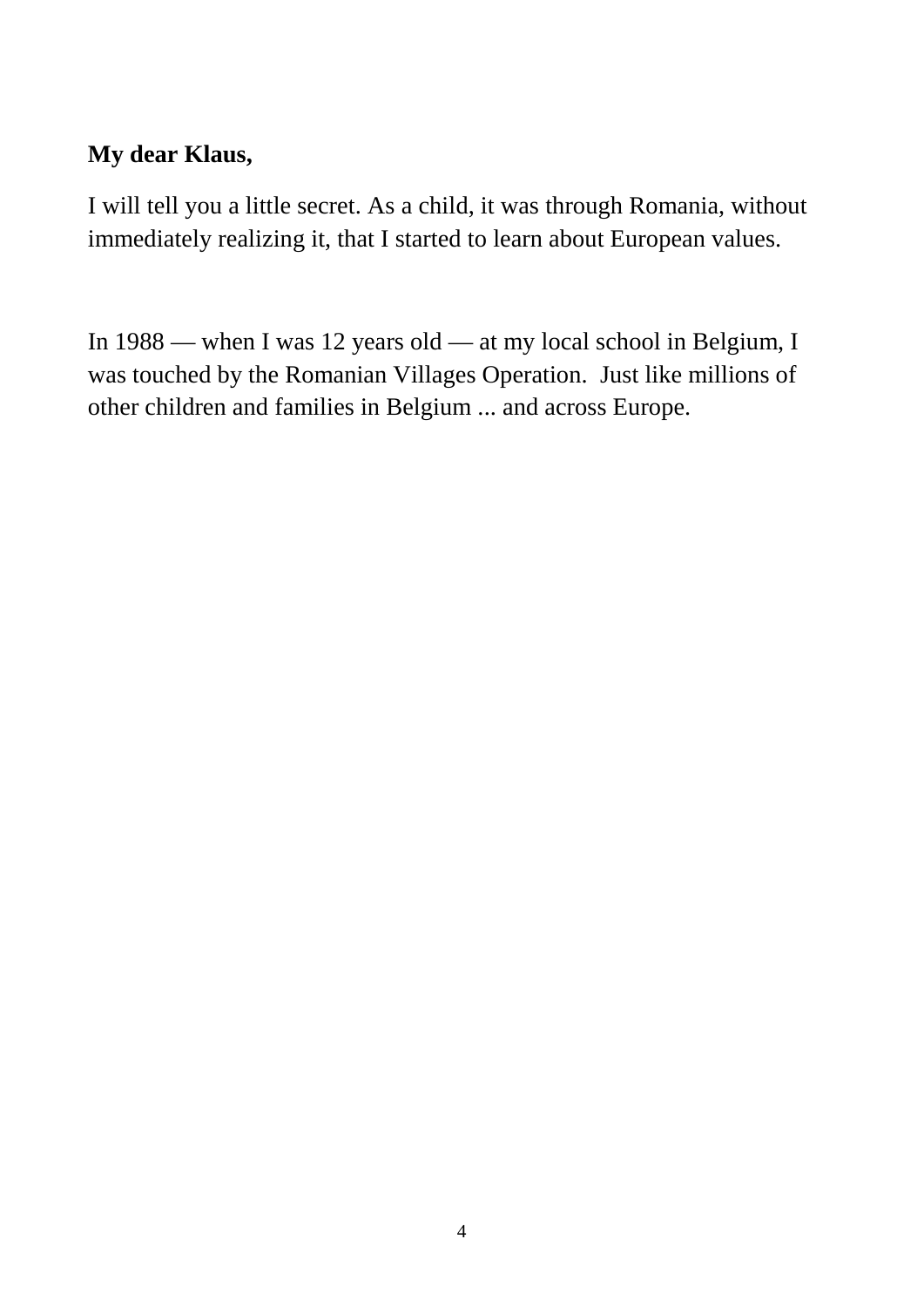It was a **mem**orable operation, launched by Paul Hermant, a Belgian journalist. He came back from reporting on the 'systematisation of the territory' programme in Romania — the mad and de**struc**tive enterprise launched by Nicolae Ceaucescu.

In Belgium, some sixty en**dan**gered Romanian villages were supported, through the concrete actions of Belgian municipalities, including my hometown of Jodoigne.

This was one of my first tastes of solidarity. European solidarity in action. And I never forgot it.

The following year — watching the images of the overthrow of Ceaucescu on **tel**evision — I began to better understand the price of freedom. The heavy price people are willing to pay … when de**prived** of their freedom by dic**tat**orship.

Thirty years later, in 2019, we were together, Klaus, when your country, Ro**man**ia, hosted the European Council in your city Sibiu.

It was there, in Ro**man**ia, that we all saw an EU head of State … using all his constitutional power. And all his personal courage, to guarantee the rule of law.

## **Ladies and gentlemen,**

Solidarity, freedom, rule of law.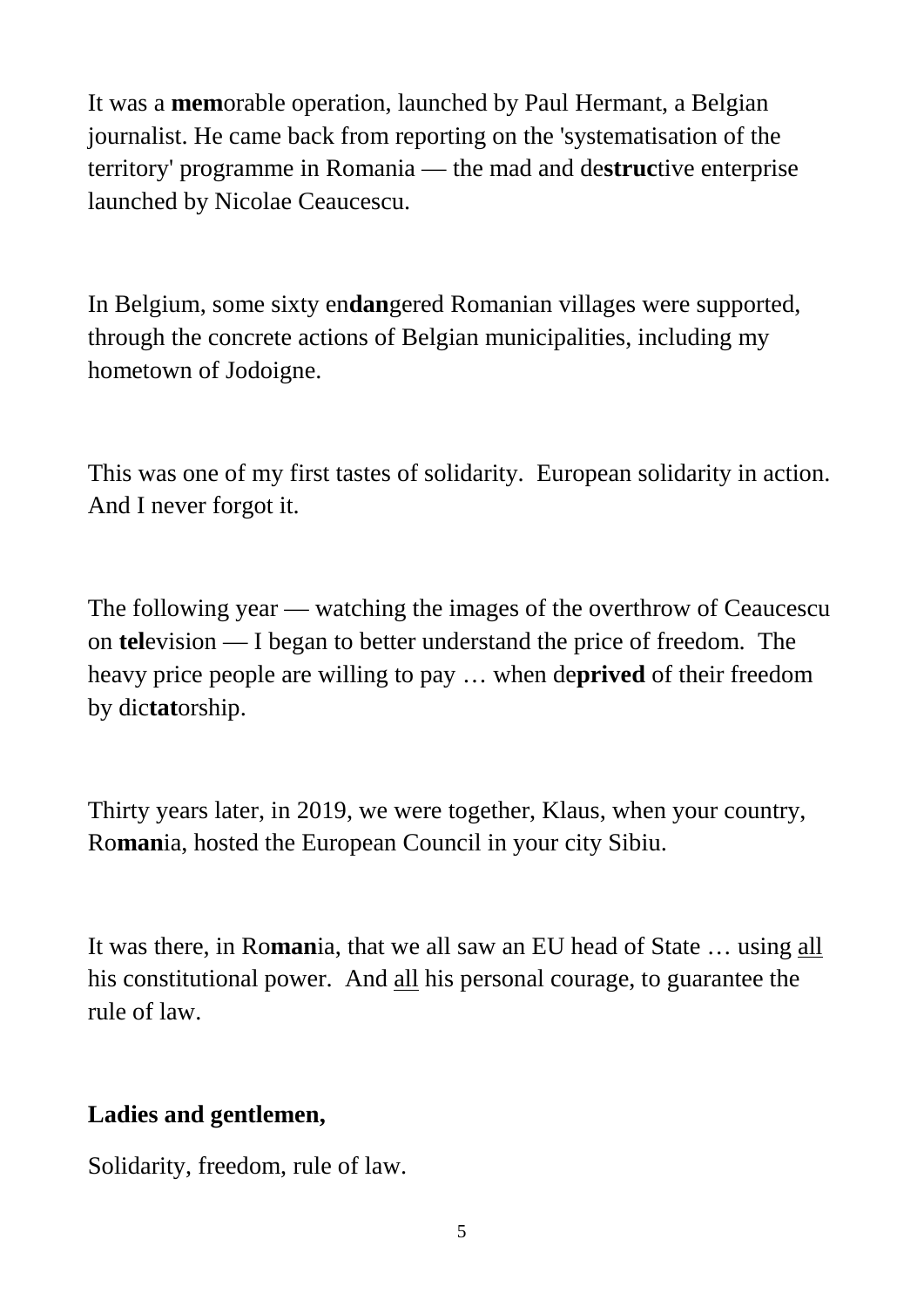These are the foundation of our common European home. They are both a credo and a commitment. Chosen freely, by free peoples, who have chosen to link their **des**tinies.

Eugène Ionesco wrote … "to want to be of one's time is already to be out of date". Our founding fathers knew this well.

It is precisely because De Gasperi, Schuman, Monnet and Spaak i**mag**ined a time beyond themselves — that they were able to anchor the foundations of our Union. For the benefit of us, the future generations.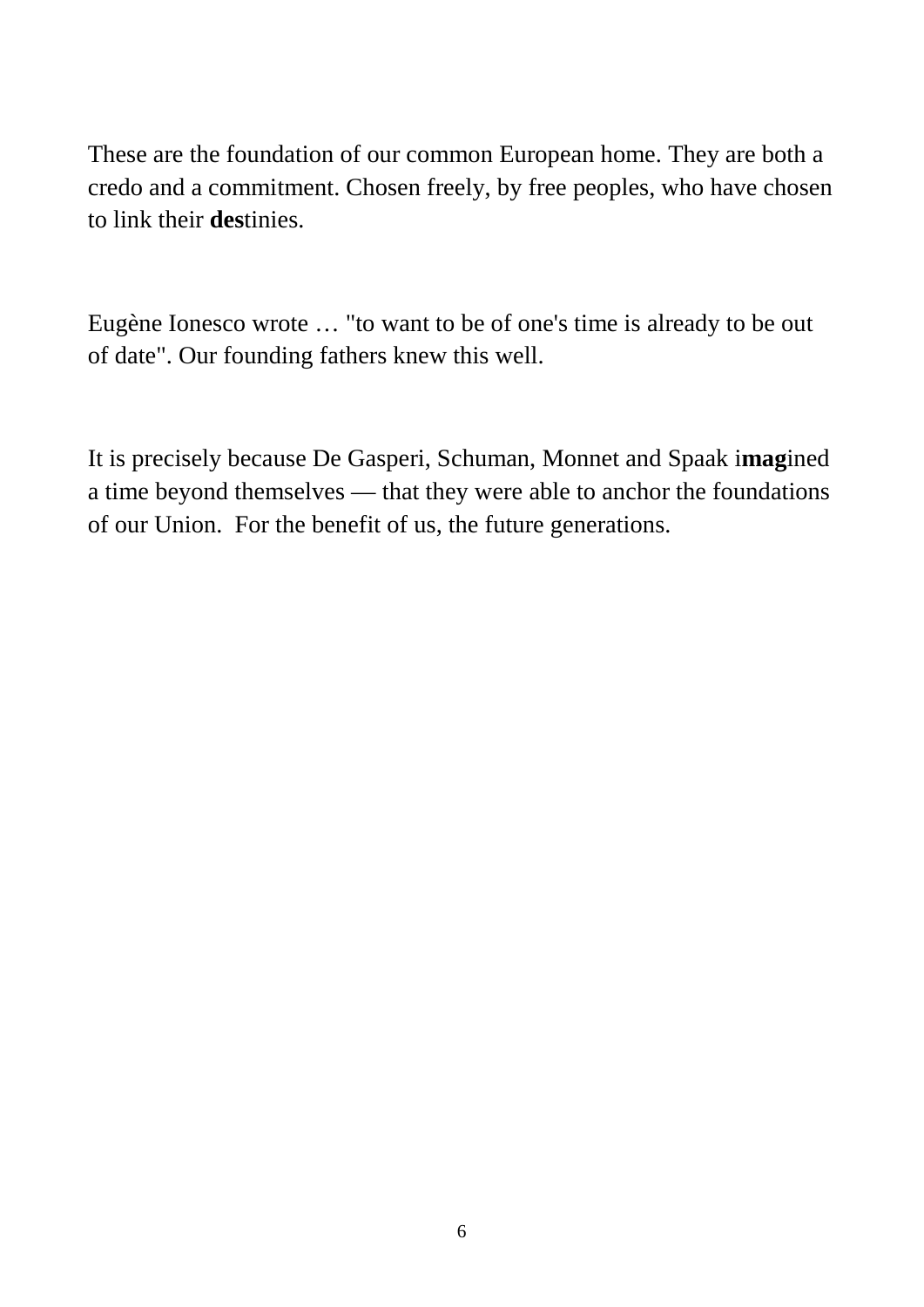Then came the builders. Giscard, Schmidt, Kohl, Mitterrand, Delors, and others …

Brick by brick, they me**thod**ically erected the large floors of our common house — the Single Market, the Schengen Area, the Euro.

## **My dear Klaus,**

You ... are part of this great line of builders.

First, in Sibiu. Elected mayor in 2000, you got straight to work. Building and transforming the city — with a powerful recipe of ambition and common sense.

And Sibiu thrived.

In just a few years, Sibiu has flourished into a powerful centre of economic development … and prosperity. A radiant hub of culture. And a highly attractive tourist destination.

A Ro**man**ian success story. And a European success story.

Much like an organ builder — whose patience, skill and talent live on in the music of their instruments. You have built a modern, open and prosperous city.

Your hard work and vision lives on today … in Sibiu.

And you had equally ambitious goals for your country.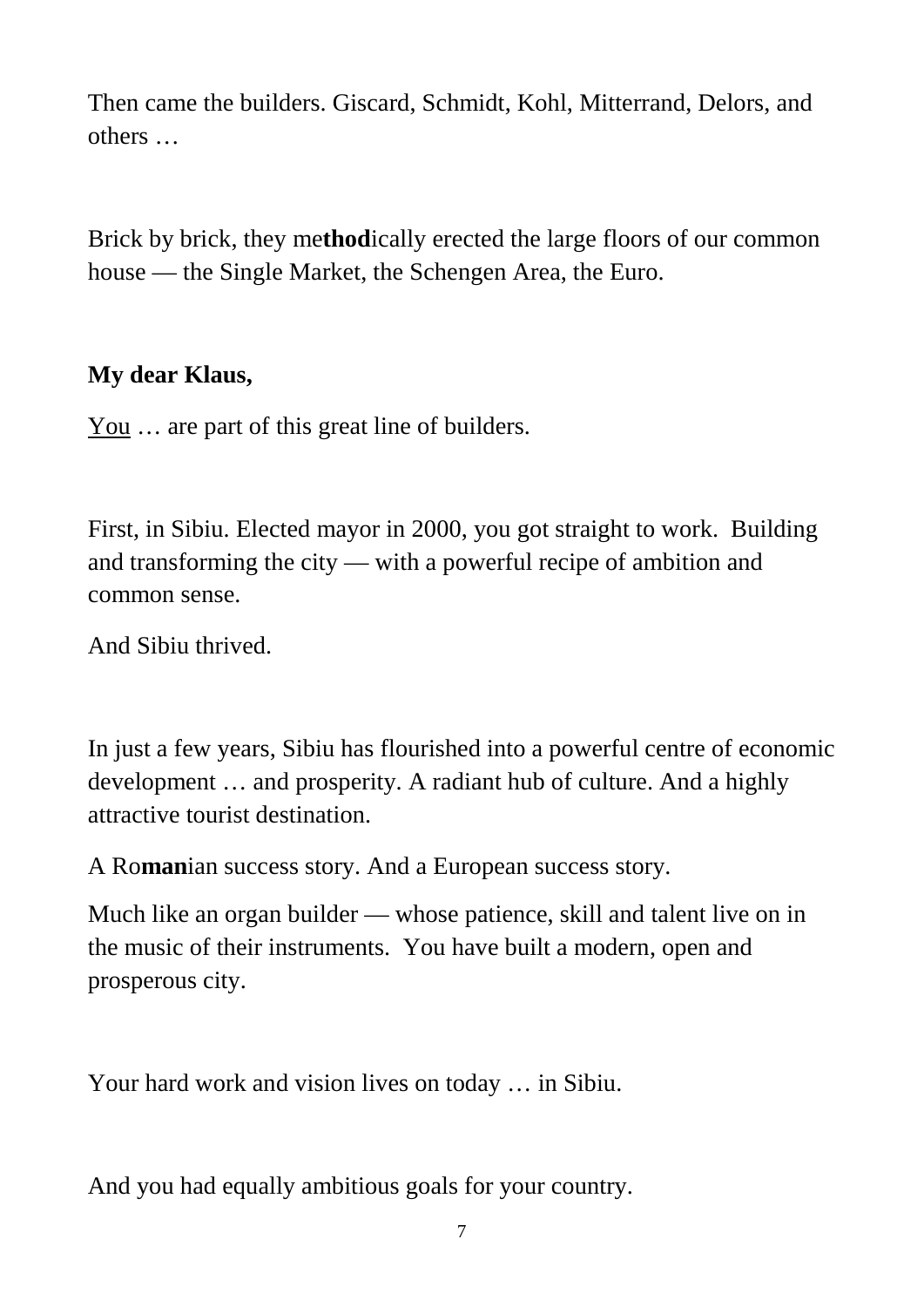Before becoming President, you said … "what was achieved on a small scale in Sibiu … can also be achieved on the scale of the whole of Romania".

## **Dear Klaus,**

I have known, and worked with you, since 2014. The year we both entered the European Council.

We cannot talk about your qualities, nor understand your journey, without starting from the beginning. **Your** origin.

Hermannstadt/Sibiu was founded in the 12th century by Saxon settlers. And it was in this German-speaking community — today a minority, but still vibrant community — that the Romanian Klaus Iohannis was born and raised.

And representing this minority community, Klaus Iohannis was elected, and re-elected, with phenomenal popular support in Sibiu. Then nationwide.

At a time when identities can spark lively debates — and are sometimes abused — Klaus Iohannis embodies, for both himself and his country, the European motto: "United in diversity".

## **Mesdames et Messieurs,**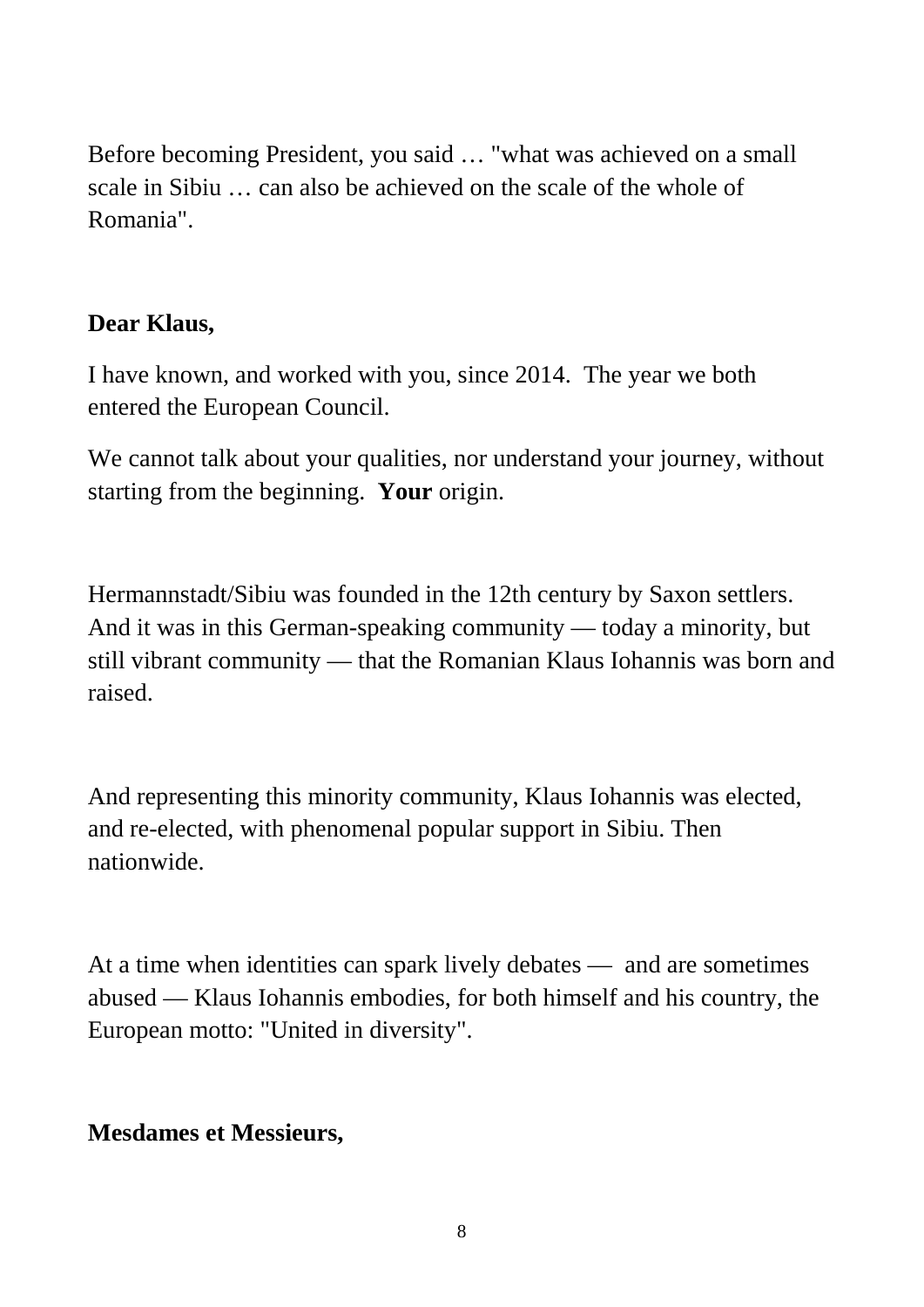Chacun de nous est le fruit d'une origine. D'un lieu de naissance. De la première langue dans laquelle nous avons exprimé nos émotions … Tout cela nous construit, dans des identités qui s'additionnent les unes aux autres [et se sédimentent].

Mais ce qui nous définit, ce sont surtout les valeurs intimes auxquelles nous croyons. Plus ces valeurs sont universelles, plus elles sont partagées. Et plus fortes et solides sont les communautés auxquelles nous appartenons.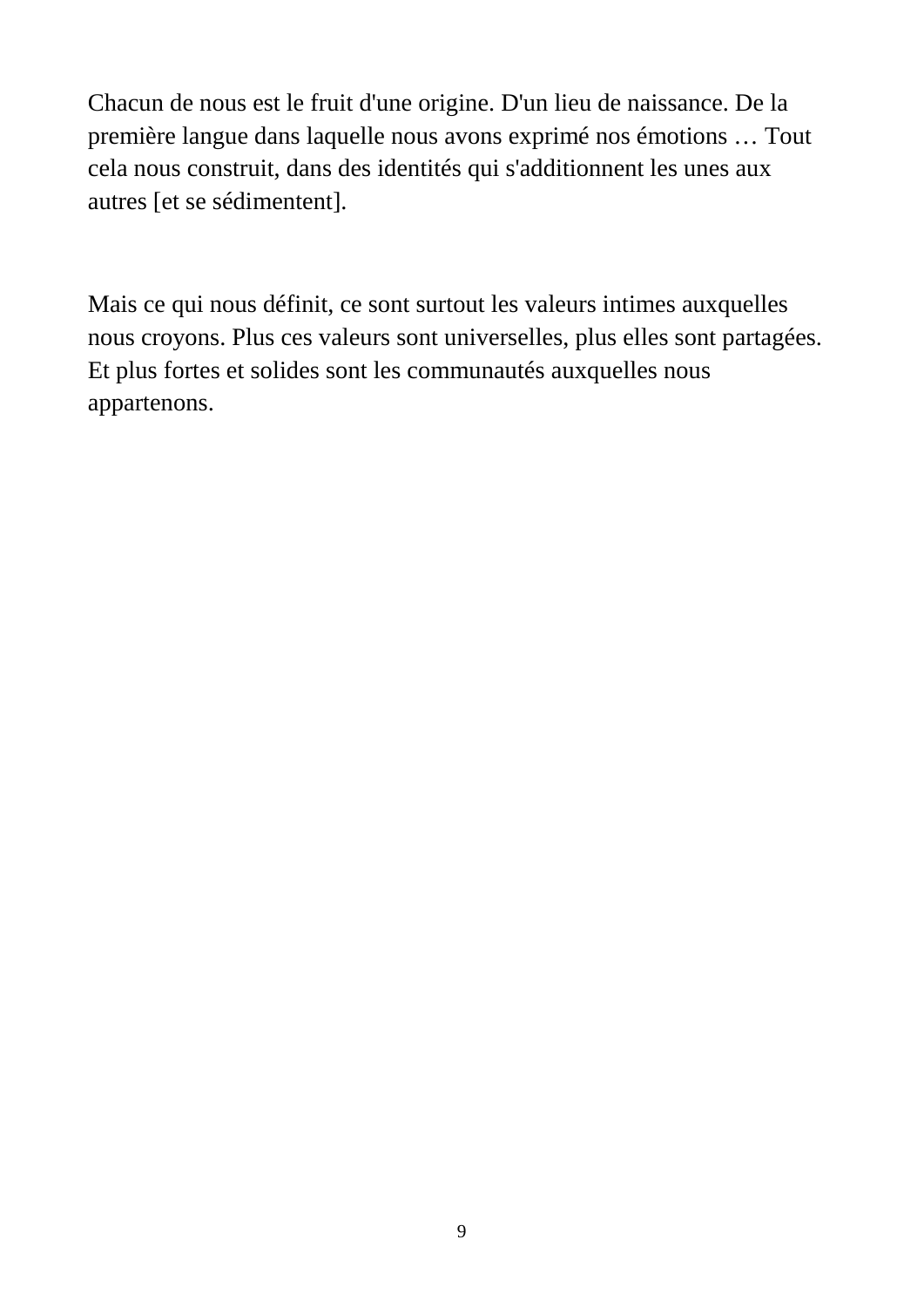On peut être patriote de Sibiu, patriote roumain et patriote européen. Ces appartenances se superposent et nous enrichissent les uns les autres, lorsque nous souscrivons aux valeurs de solidarité, de liberté et d'État de droit.

Et ces valeurs nous portent naturellement vers l'écoute, le respect et la tolérance. Klaus Iohannis, tu en est la preuve vivante. Comme président de ton pays, tu défends avec vigueur le respect et l'inclusion de toutes les minorités.

Au Conseil européen aussi, l'écoute, le respect et la tolérance sont essentiels. Là, il n'y a pas de "grand" ni de "petit" Etat… Chacun dispose de la même voix. De la même capacité à influencer la décision.

Les discussions y sont parfois rudes. Et l'affrontement fait partie du débat démocratique. Il est même utile. Car il permet de progresser l'intelligence collective, étape indispensable pour prendre les décisions ensemble.

Dans ce processus, on peut toujours compter sur Klaus Iohannis: calme, méthodique, ferme sur les principes… Mais élégant et toujours respectueux de l'avis de l'autre. Déterminé à contribuer à la solution.

Tu as dit un jour, cher Klaus, que tu représentes "la Roumanie des choses bien faites". Par ton action au Conseil européen, tu contribues à "l'Europe des choses bien faites".

### **Chers amis,**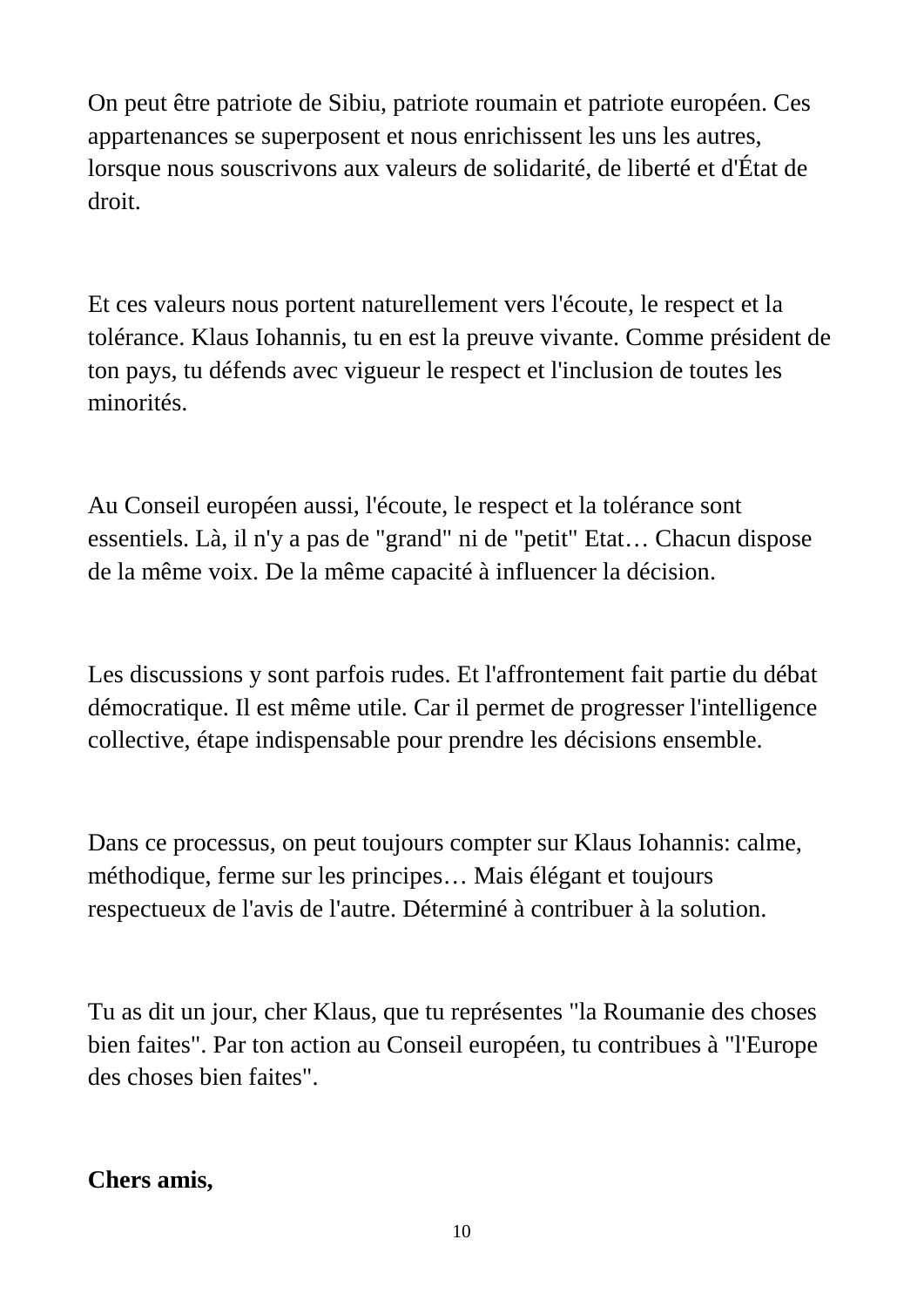Autant le passé est ce qui forge une communauté ou un pays, autant la liberté est la condition pour construire son futur. Depuis 1989, c'est ce que fait la Roumanie. Obstinément.

Avec la patience et l'espoir du vigneron qui sommeille en chacun des Roumains, et que Tristan Tzara, un autre poète roumain et français, évoquait avec un brin de nostalgie:

*"J'ai [caressé](https://www.dicocitations.com/citation.php?mot=caresse) l['éternité,](https://www.dicocitations.com/citation.php?mot=eternite) j'ai cru en [elle,](https://www.dicocitations.com/citation.php?mot=elle) et [dans](https://www.dicocitations.com/citation.php?mot=dans) le vif [silence](https://www.dicocitations.com/citation.php?mot=silence) de la [vigne,](https://www.dicocitations.com/citation.php?mot=vigne) j'ai [enterré](https://www.dicocitations.com/citation.php?mot=enterre) le [souvenir](https://www.dicocitations.com/citation.php?mot=souvenir) et l['amertume.](https://www.dicocitations.com/citation.php?mot=amertume)"*

Depuis 1989, les Roumains ont initié un âge d'or pour leur pays. Vous démontrez, y compris dans les épreuves, que la démocratie est la meilleure école de maturité. La démonstration d'une nation qui conjugue histoire et modernité. Expérience et dynamisme. Sagesse et créativité.

Et qui prouve au quotidien que le cœur européen bat au même rythme à Sibiu, Bucarest, Vilnius, Rome, ou Berlin.

### **Chers amis,**

Je vous le dis: dans l'Europe d'aujourd'hui, il n'y a pas de centre ni de périphérie. Pas d'anciens ni de nouveaux membres. Et cela, c'est grâce aux transformations dont Klaus Iohannis est un artisan majeur. L'Europe redevient progressivement elle-même. Diverse et entière.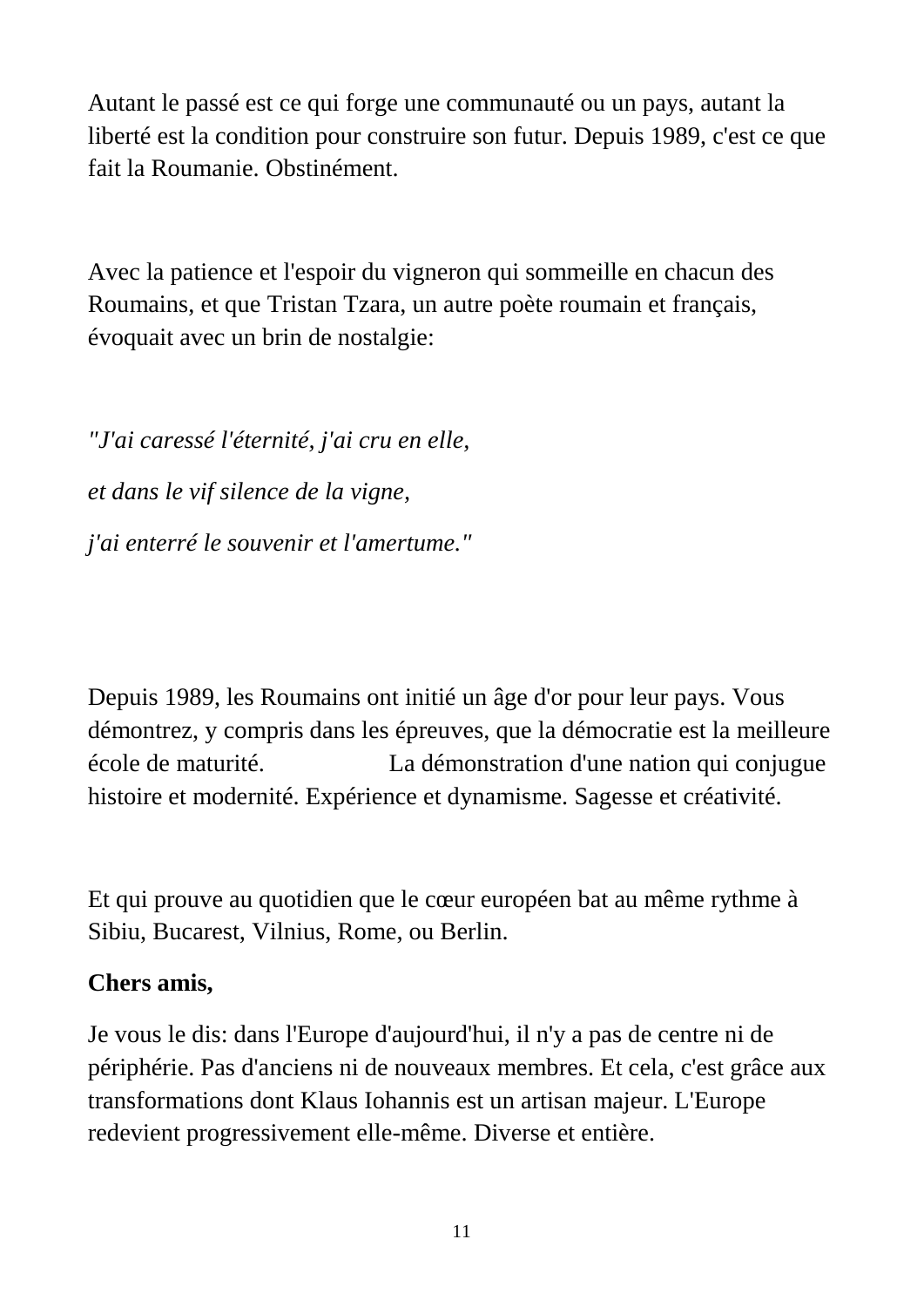Nous ne sommes pas au bout du chemin. D'autres peuples souhaitent rejoindre l'Union européenne, et parcourent le même sentier laborieux. Tu es, mon cher Klaus, leur avocat inlassable. Comme avant toi d'autres lauréats du Prix Charlemagne ont défendu la cause de l'adhésion de la Roumanie.

L'intégration européenne n'est pas seulement la réalisation d'un idéal, celui d'une Europe unie. Elle vise aussi le renforcement de notre position dans ce monde à la fois plus interconnecté et plus instable. C'est le sens de notre autonomie stratégique, que, je le pense, nous devons renforcer.

Cette expression a des connotations diverses… et fait l'objet de malentendus, voire de suspicions. Les partisans d'une plus grande autonomie stratégique européenne suspectent ceux qui y sont réticents de freiner l'intégration.

Et d'autres voient dans une plus grande autonomisation le risque de l'affaiblissement de notre Alliance atlantique.

Je suis cependant optimiste. Parce que nous sommes en train de dissiper les malentendus. Sur le fond, au-delà du vocabulaire, les 27 se sont beaucoup rapprochés. Et les récents événements géopolitiques y ont bien sûr contribué.

**Que recherchons-nous?** Nous voulons moins de dépendance, et plus d'influence, afin d'être plus forts dans le monde. Car nous avons des valeurs à promouvoir, des intérêts à défendre et des citoyens à protéger.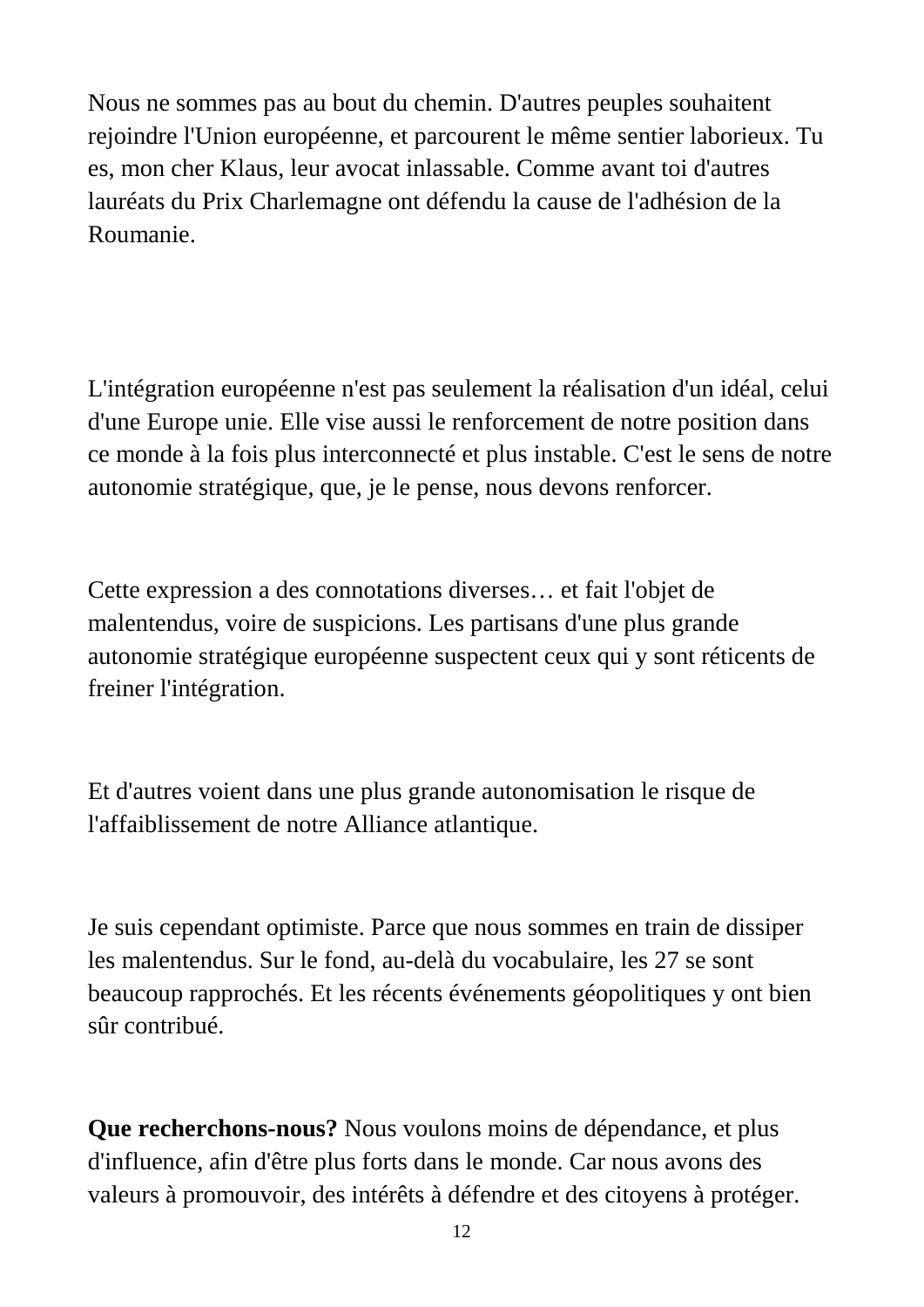Notre plus grande autonomie doit reposer sur deux piliers stratégiques.

Le premier pilier est économique. Nous sommes une puissance économique et commerciale. Nous utilisons cette force pour favoriser un monde économiquement ouvert, fondé sur la réciprocité et le "level playing field".

Pour soutenir une révolution numérique, ancrée dans nos valeurs démocratiques, de liberté et de respect de la vie privée. Et pour réussir une transition climatique juste et équitable. On en perçoit la complexité, notamment ces dernières semaines avec la hausse des prix de l'énergie.

Pour être plus forts à l'extérieur, nous devons être plus forts à l'intérieur. L'achèvement du Marché unique, de l'Union bancaire et de l'Union du marché des capitaux sont indispensables pour libérer un énorme potentiel encore inexploité.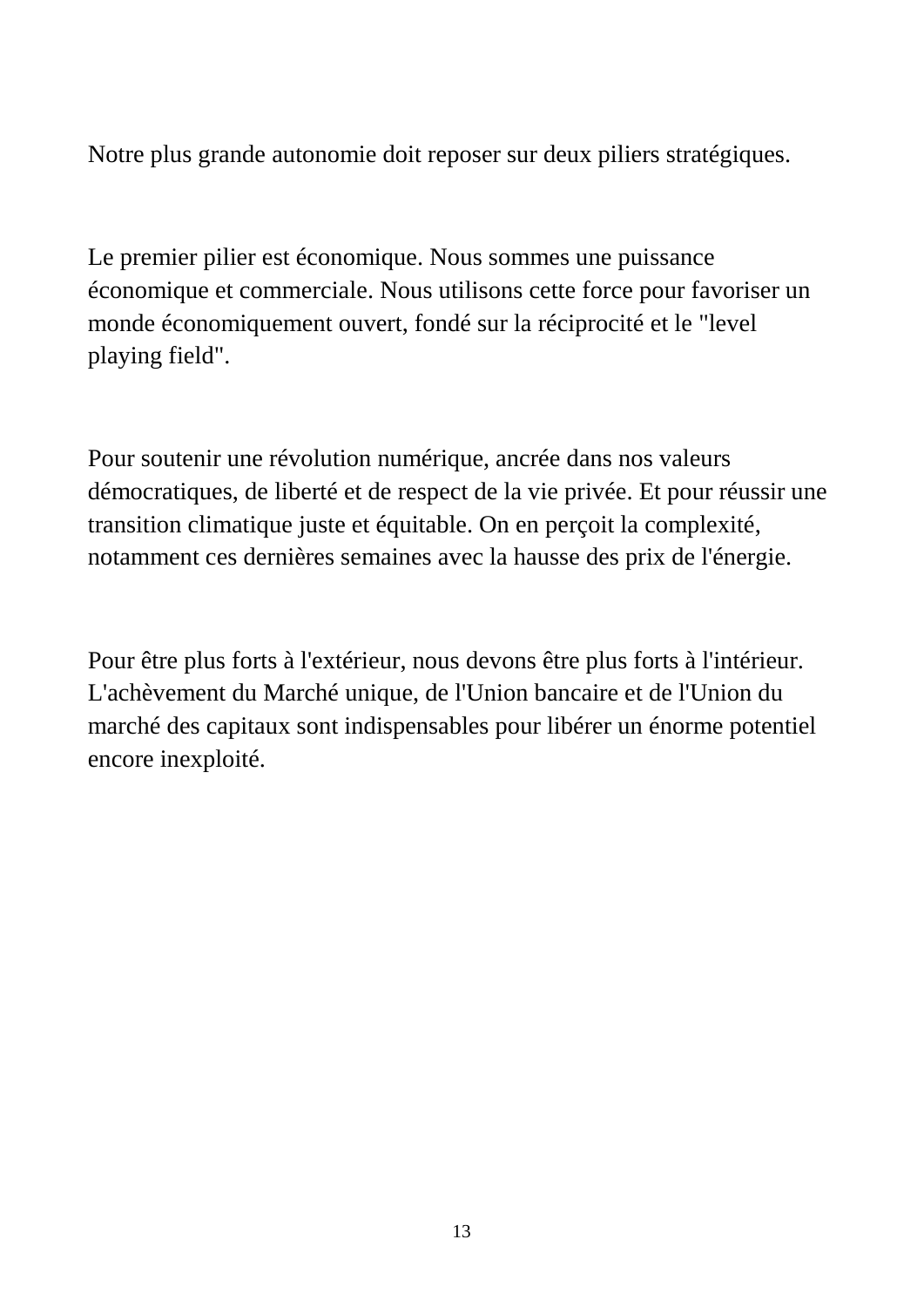Le second pilier est celui de notre sécurité. L'Alliance atlantique en est la colonne vertébrale. Renforcer l'Europe de la défense, c'est renforcer l'Alliance. Des alliés plus forts font des alliances plus fortes.

2022 devra donc être l'année de la défense européenne.

Quelle est notre feuille de route? Dès ce mardi, le Conseil européen mènera un débat stratégique sur la place de notre Union dans le monde, à la lumière des récents événements géopolitiques.

Nous guiderons le processus dans les prochaines semaines, notamment dans le cadre de la boussole stratégique, jusqu'à un Conseil européen prévu en mars 2022, où la défense européenne constituera le sujet majeur.

Nous avons aussi devant nous l'élaboration et l'adoption d'une nouvelle déclaration de partenariat stratégique entre l'Union européenne et l'Otan. L'Alliance atlantique a par ailleurs entamé une réflexion sur son concept stratégique, qui sera à l'ordre du jour d'un sommet l'an prochain.

## **Chers amis,**

Notre objectif d'une plus grande autonomie n'est pas nouveau. Nous l'avions décrit dans notre Déclaration de Sibiu, justement, en mai 2019:

*"Nous protégerons nos citoyens et nous assurerons leur sécurité en investissant dans notre pouvoir de convaincre et notre pouvoir de*